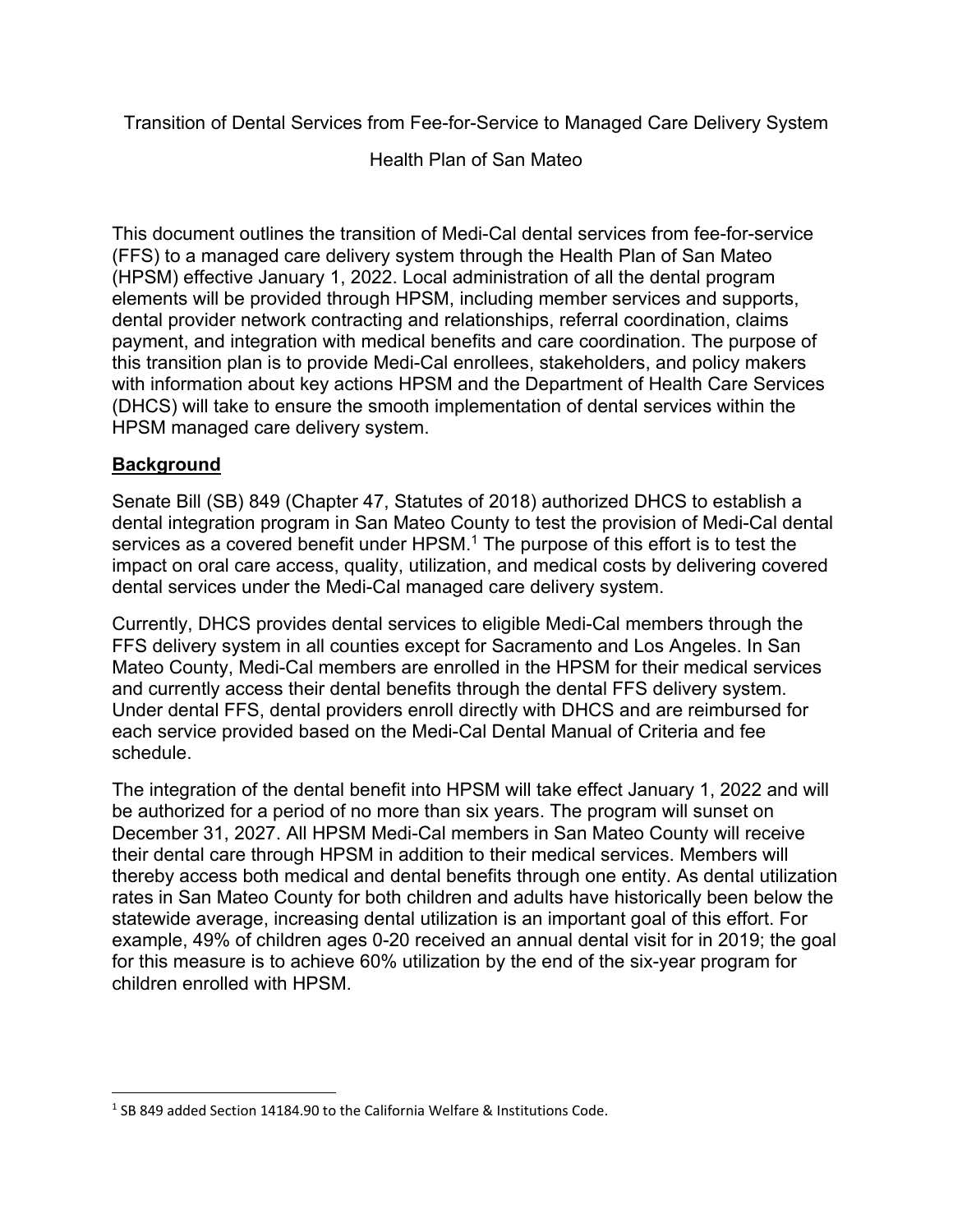### **Stakeholder Engagement**

Following enactment of SB 849, HPSM held several stakeholder meetings to obtain input from the broader dental community. As noted in the timeline below, four stakeholder meetings were held in 2018 and 2019 with a total of 123 individuals attending. Participation at these meetings included representatives from local dental group practices, individual dental practitioners, local Federally Qualified Health Centers (FQHCs), the California Dental Association, local school districts, primary care medical clinics, First 5 San Mateo, the County of San Mateo, and the State of California. The purpose of these meetings was to obtain local community input in the design of the program, measures of success, as well as for the HPSM staff to learn about issues and concerns of the dental community.

## **Plan Operational Readiness**

## *Transition Approach*

HPSM and DHCS are working closely to ensure plan readiness to integrate dental benefits into HPSM's managed care plan. Assuming readiness milestones are met, all HPSM members will begin receiving Medi-Cal dental benefits through the plan beginning January 1, 2022.

#### *Internal Plan Readiness*

While the stakeholder meetings were being held to obtain external input, internal planning meetings began at HPSM to begin operational preparedness. Initial focus was on the authorization and claims processing system to ensure its ability to accurately process dental requests and claims, as such changes often require significant lead time. A comprehensive financial analysis also was conducted. HPSM will follow DHCSissued All Plan Letters and other dental-related guidance.

## *Member Outreach and Notification*

HPSM will issue the standard member notification letters (90-60-30 days) regarding this change in the delivery system for dental services in the county, and members will be encouraged to access these services. HPSM's Member Services call center is available to answer members' questions. In lieu of a call campaign, HPSM will conduct a mailing campaign consisting of postcards and/or newsletters (in addition to the standard member notices). Materials will be available in HPSM's threshold languages (English, Spanish, Tagalog, Russian, and Chinese), as well as in other formats such as Braille, large print, or audio. HPSM will also provide information on the change in delivery system for dental services in the county on HPSM's website and include it on all social media platforms. The goal of the transition is to minimize disruption to members as the dental delivery system moves from FFS to HPSM.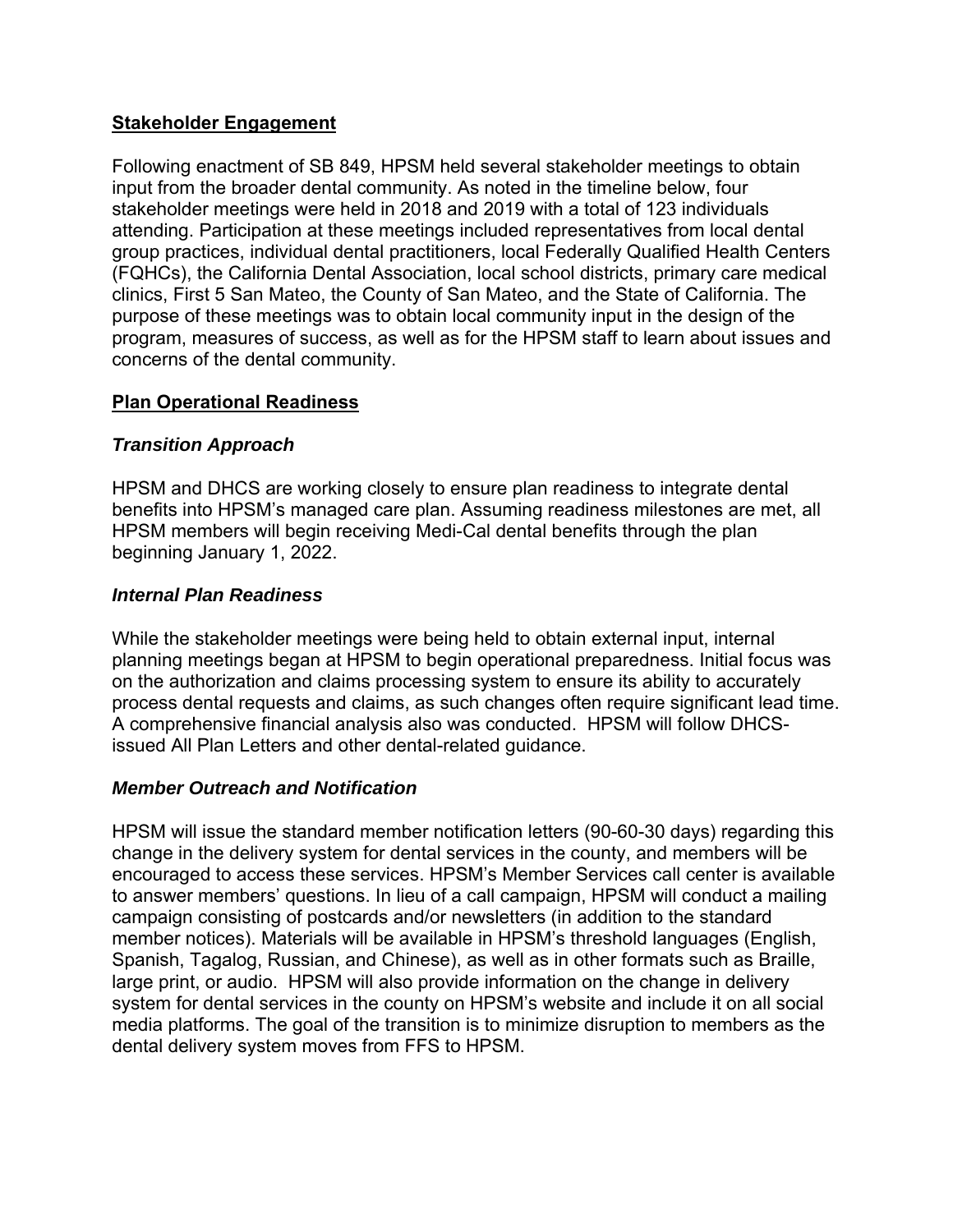## **Continuity of Care**

In order to minimize disruptions to ongoing dental care and as required by SB 849, dental services will be included in HPSM's existing Continuity of Care policy which allows members to continue with an existing provider as long as the following conditions are met:

- The member has been in treatment with a specific Medi-Cal dental provider for more than 12 months.
- The provider is willing to continue to treat the member at existing Medi-Cal FFS rates, or at another rate or rate methodology as agreed upon between HPSM and the provider.
- The provider remains an eligible dental FFS provider in Medi-Cal.
- HPSM has not identified a significant quality issue with the provider.

## *Dental Provider Network*

In order to meet the goals of this program, a strong dental provider network, including both primary and specialty dentists, will be critical. The dental network will include at a minimum: dentists (adult and pediatric), dental specialists (adult and pediatric) in orthodontics, endodontics, periodontics, and prosthodontics, and at least one FQHC.

HPSM is using several methods to expand access and recruit dental providers:

- HPM has used data from DHCS for 2018-20 to identify the dentists that HPSM members have seen in the past three years, regardless of whether they participate in Medi-Cal Dental.
- HPSM has accessed the list of enrolled dentists on the DHCS Medi-Cal Dental website in San Mateo County and adjacent counties, especially San Francisco and Santa Clara Counties. HPSM is conducting telephone outreach to provide information on the program and identifying an office contact to send credentialing and contract information.
- HPSM is conducting outreach through the four local dental societies (San Mateo, Mid-Peninsula, San Francisco, and Santa Clara) and has held webinars that have been promoted by the dental societies.
- HPSM will credential and contract with the University of the Pacific and the University of California, San Franciso dental universities for primary and specialty dental services.

HPSM will strive to meet the following provider-to-member ratios: Total network **Primary care and specialty 1** / 1,200 members

HPSM has a strong Provider Services team that has a proven track record with the current medical provider network. The same team will be responsible for identifying, contracting with, credentialing, and monitoring the dental provider network. The credentialing process is critical to ensure that only licensed providers will be added to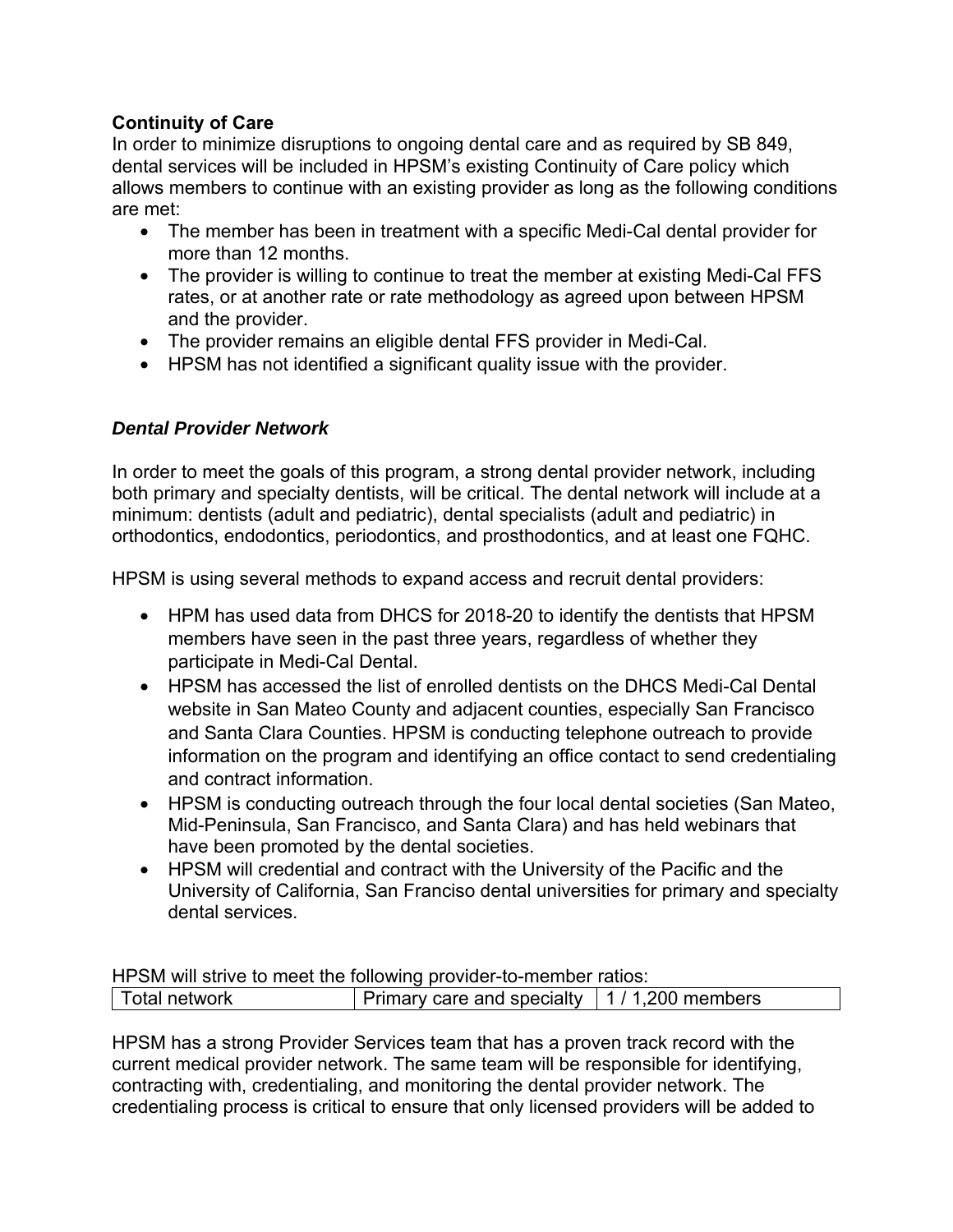the dental network. The dental provider network will be included in HPSM's Provider Directory.

The following Time and Distance Standards, as well as Timely Access goals, will be measured as follows, and any compliance issues will be addressed.

| <b>TIME AND DISTANCE</b> | <b>MILES OR MINUTES</b> |            |
|--------------------------|-------------------------|------------|
| <b>Dental Services</b>   | miles                   | 30 minutes |

| <b>TIMELY ACCESS</b><br><b>STANDARDS</b> |                         |
|------------------------------------------|-------------------------|
| <b>Urgent Appointments</b>               | Within 72 hours         |
| <b>Non-urgent Appointments</b>           | Within 36 business days |
| <b>Preventive Dental Care</b>            | Within 40 business days |
| Appointments                             |                         |

A comprehensive HPSM Provider Manual is in place, and dental-specific information will be added as needed. In addition, information about the change in the delivery system for dental services will be conveyed to the entire HPSM provider network via the Provider Newsletter.

#### *Authorizations*

In order to assure a smooth transition and continuity of care, DHCS will share approved treatment authorization requests with HPSM. HPSM will subsequently obtain supporting documentation from the provider as needed for claims payment.

HPSM will use its current authorization/claims processing system to manage the dental benefit and will establish authorization requirements specific to dental services. In managed care, authorization requirements may not be more restrictive than the State, per the Medi-Cal Dental Provider Handbook, but the managed care plan may choose to ease some of the authorization requirements in favor of the member. Indeed, HPSM anticipates easing some of these requirements and will share the final decisions with DHCS. Meetings have been held with the HPSM Dental Advisory Committee to obtain guidance and input on authorization requirements, with the final decisions being made in the final system configuration.

## *Claims Payment*

HPSM will use its current authorization/claims processing system to manage the dental benefit. The claims payment process for dental services will mirror the existing process that HPSM has in place for successfully paying medical claims. Dental codes have been added to the system, and the anticipated fee schedule has been programmed. Once the authorization requirements have been finalized as stated above, a complete end-to-end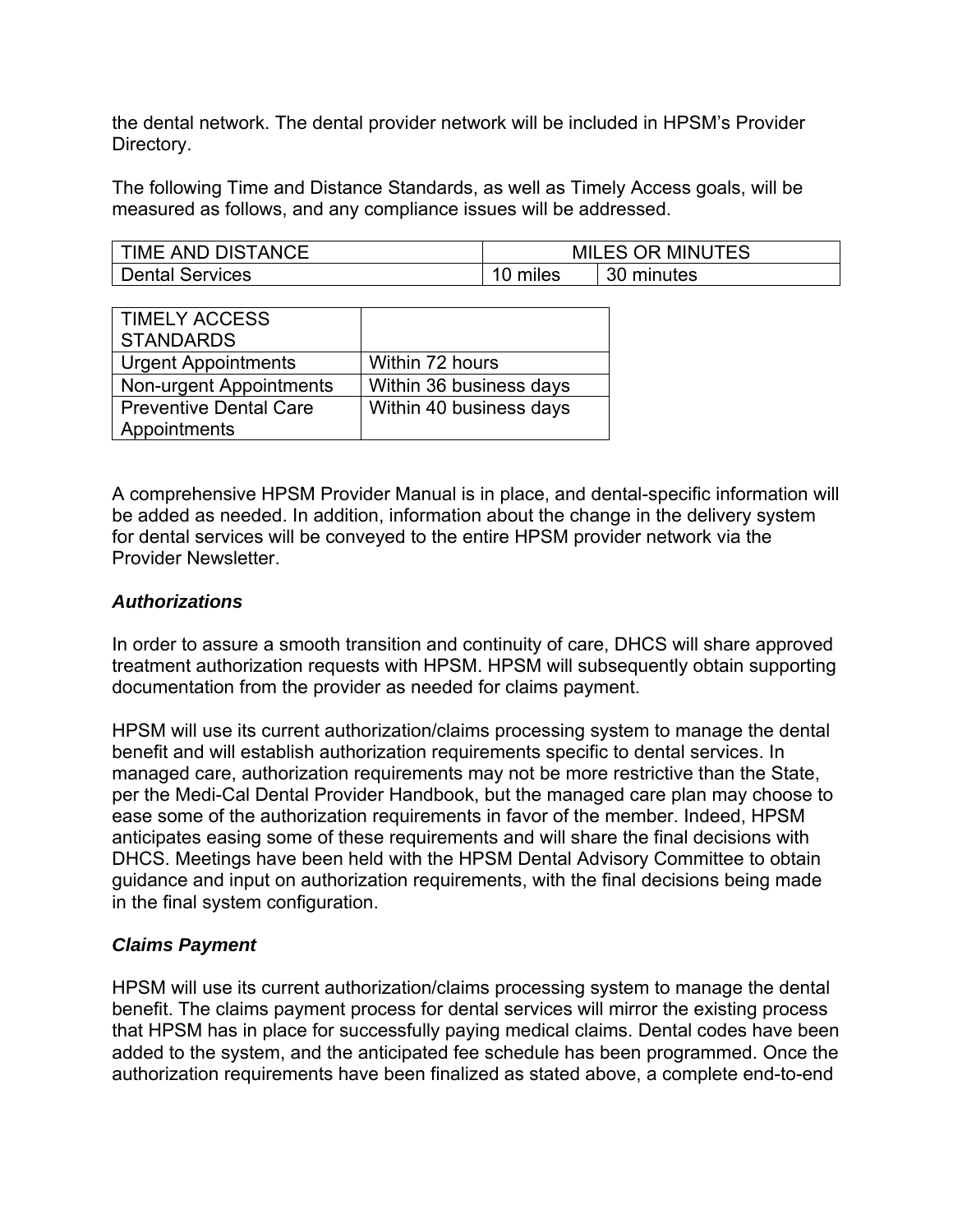testing will be conducted for claims payment. The system will be ready for the effective date of January 1, 2022.

## *Policies*

To the greatest extent possible, HPSM will be leveraging its well-demonstrated expertise with medical benefits to support the dental benefit. While HPSM has flexibility in the development and execution of its dental policies and procedures, these policies and procedures cannot be more stringent than those policies and procedures put in place by DHCS. HPSM workflows and plan documents will be updated accordingly to include dental services. Revised policies and procedures will be submitted to DHCS for approval. Staff impacted by these changes will be trained on the updated materials.

# *Oversight and Monitoring*

Oversight and monitoring of the dental benefit will consist of a number of actions. To track quality and performance, HPSM's Dental Advisory Committee (see below) will be responsible for establishing and monitoring program metrics and quality indicators.

Oversight and monitoring of providers will be handled through HPSM's existing committee structure:

- Quality Improvement Committee (e.g., quality of care concerns)
- Utilization Management Committee (e.g., utilization metrics)
- Physician Advisory Committee / Peer Review Committee (e.g., credentialing and quality of care)
- HPSM Compliance Committee (e.g., fraud, waste and abuse and adherence to regulatory requirements)

HPSM's Dental Director will be a member of each of these committees to ensure dental issues are presented and reviewed.

HPSM's Consumer Advisory Committee will also be a vehicle for sharing information related to the Dental Integration Program. The Consumer Advisory Committee is comprised of HPSM members as well as consumer advocates and local communitybased organizations.

DHCS will conduct the following oversight and monitoring activities of the integration of the dental benefit into HPSM:

- Revise the methodology for the annual Timely Access Survey to assess the compliance with dental appointment wait time standards;
- Conduct an Annual Network Certification to ensure that HPSM continues to meet network adequacy requirements for dental;
- Review grievances through DHCS' quarterly monitoring to ensure that HPSM is processing dental grievances in a timely manner.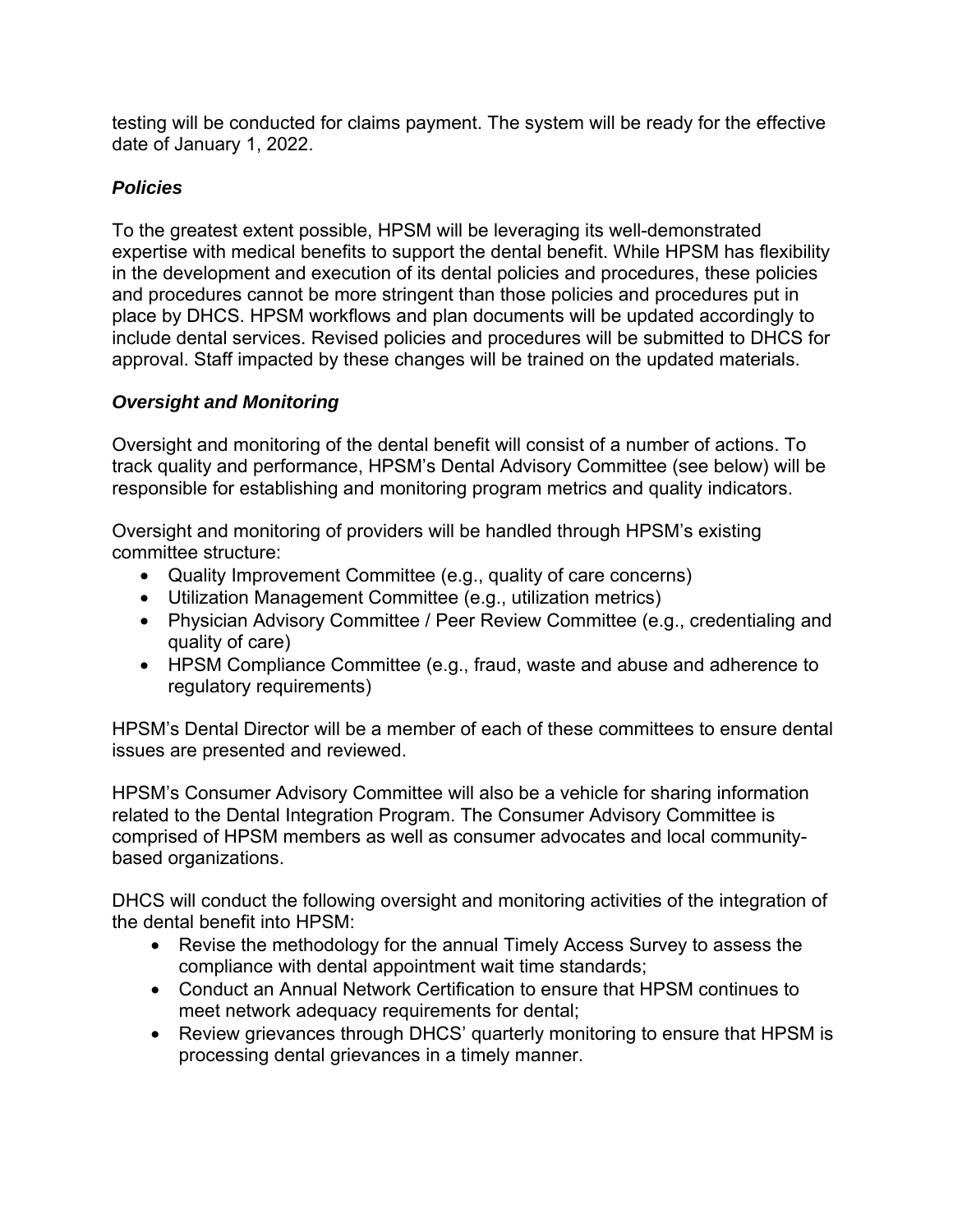Finally, in accordance with SB 849, HPSM will provide funding for DHCS to contract with an external entity to conduct, complete, and publish an evaluation of the program no later than December 31 of the sixth state fiscal year (SFY) the dental program is in operation. The evaluation will assess the program's impact on dental utilization, access, and impact on medical costs, and compare utilization and access to the FFS system. DHCS will continue to collaborate with HPSM to finalize and publish the Evaluation Design and secure a contract with an external entity to conduct the evaluation.

The following dental utilization metrics will be included in the evaluation:

- Annual dental visits
- Use of preventive services
- Use of diagnostic services
- Treatment/prevention of caries
- Exams/oral health evaluations
- Use of dental treatment services
- Preventive services to fillings ratio
- Overall utilization of dental services
- Continuity of care
- Usual source of care
- Use of sealants (children only)
- Count of sealants (children only)
- Count of fluoride varnishes (children only)
- Annual dental visit utilization for children ages 0-20

The following access metrics will be included in the evaluation:

- Number of contracted primary care dentists and specialists in HSPM's network
- Number of contracted dental offices and safety-net clinics (SNCs) in HPSM's network
- Provider-to-beneficiary ratios for primary care dentists and specialists for HPSM's network
- Beneficiary access to urgent, non-urgent and preventive dental care appointments

The evaluation will also assess the medical cost impacts related to dental emergencies.

## **HPSM's Dental Advisory Committee**

HPSM established a Dental Advisory Committee in January 2020. The purpose of this group is to provide guidance to the HPSM staff on the transition of the dental delivery system in San Mateo County to HPSM and the monitoring of the delivery system going forward. Topics addressed have included establishing authorization requirements for the delivery system and the establishment of the provider network. Future topics will include identification of program metrics and quality indicators. This committee is made